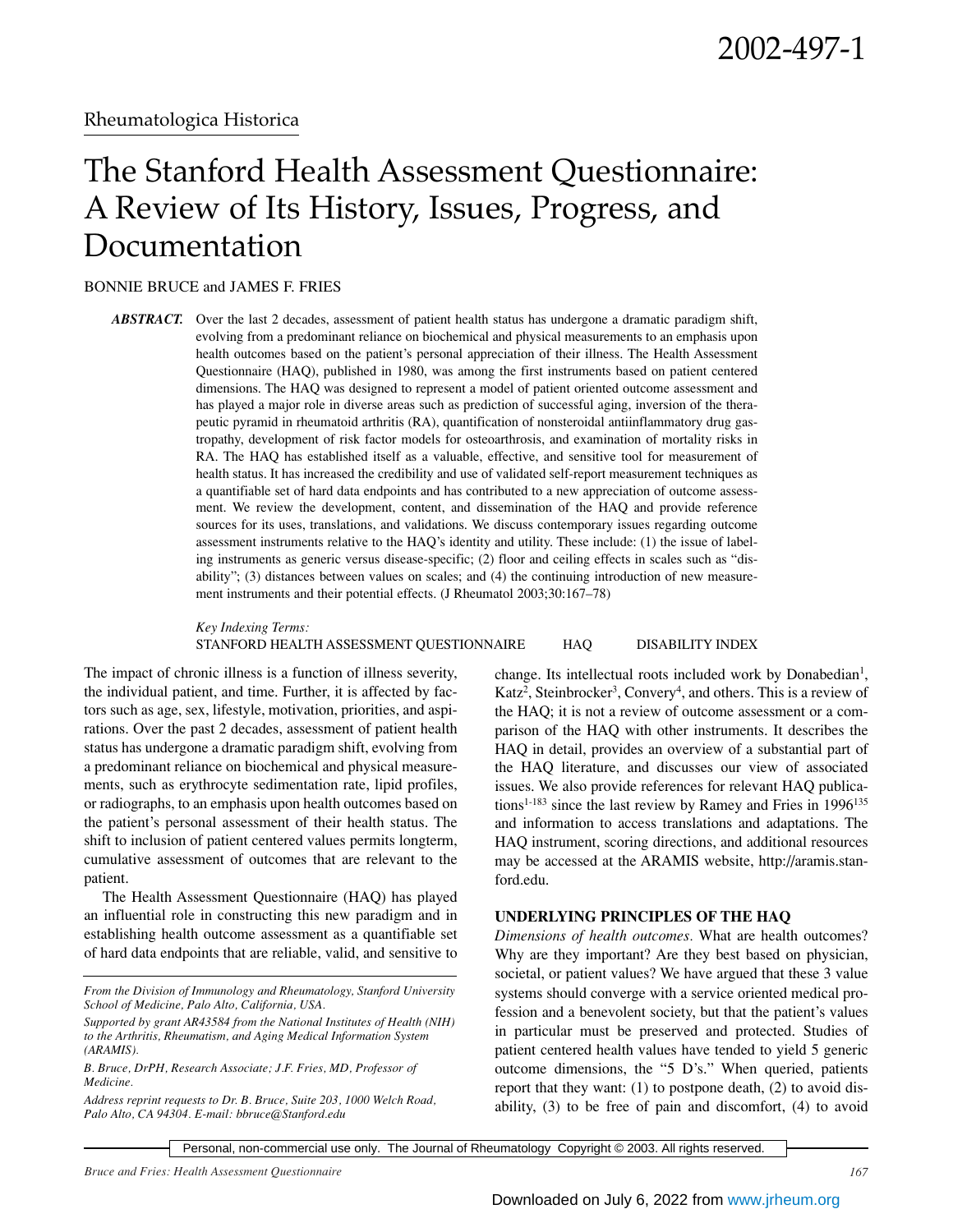adverse effects of treatment, such as drug side effects, and (5) to keep dollar costs of treatment  $low^{54,60,104,130}$ . As an aggregate, they define health outcome in patient terms and can be partitioned into the 5 dimensions along with subcomponents to form a hierarchy.

On the apex of this hierarchy is the global entity of health outcome, which is a function of the underlying 5 patient centered dimensions (death, disability, discomfort, drug toxicity, and dollar costs). However, it is not possible to compute a value for health outcome directly from scores on the 5 dimensions without assuming idiomatic patient tradeoffs. For example, how many dollars saved would a patient consider that his or her life is worth? How much pain would a patient endure for how much disability? To operationalize a health dimension, there are lesser assumptions that must be made by "rolling up" values from lower in the hierarchy (e.g., Is disability in walking more or less important than disability in dressing?), but these may seem to be more defensible assumptions than dimensional death/disability or disability/side effect tradeoffs. For these reasons, we have argued for collection of data for each dimension, but have discouraged further aggregation.

These 5 dimensions of health outcome can be further subdivided into more discrete components that appear lower in this hierarchy and help to provide substance. For example, the measurement of disability can include activities that involve upper extremities, lower extremities, or both. Discomfort may include physical and/or psychological origins. Drug side effects or toxicity may encompass consequences of medical treatment or surgery. Dollar costs, or economic impact, can comprise direct (actual expenses) and indirect (loss of productivity) costs. The fact of death includes specific notation of time to death and cause of death. These components are themselves calculable from specific questions at a lower level. Hence, this hierarchical model creates a structure for the macrocosm of measures relevant to outcome and those that are indispensable for comprehensive patient assessment.

An abbreviated alternative to using the 5 dimensions in a hierarchical structure to capture health status is to employ a single global outcome question that can be asked directly using an analog scale, although, of course, with loss of precision and sensitivity to change. Such a question captures, in part, the patient's tradeoffs between the different outcome dimensions and is also a broader perspective that may include idiomatic values such as spirituality, disability-friendly environments, and family support. Instruments that use a singleitem global health visual analog scale (VAS) have been recommended as representing meaningful outcomes and internationally as one of the 6 core outcomes (i.e., disability, pain, patient global, physician global, swollen joint count, and tender joint count) to be measured in clinical studies of rheumatoid arthritis (RA)18,46,121. The HAQ and other instruments65,95,111 contain such a scale.

*Longitudinal data collection.* Just as collection of patient centered data is a requisite for proper assessment of health outcomes, cumulative effects of a patient's chronic illness collected over time must also be considered. For evaluation of health outcome, aggregated measures captured longitudinally are superior to cross sectional assessments, since they capture the entire effect of a longterm illness and are a sensitive indicator of treatment effect over time58. Cross sectional data provide only a vertical slice of the patient's experience at a particular point in time. For example, patient outcomes estimated solely from cross sectional measurements are unable to distinguish early development of disability from late, since cumulative disability in a patient may be vastly different than disability experienced between only 2 discrete assessment periods. Thus, reliance on a patient's final measurement or on a first and last value may provide a biased view of the disease or treatment impact. Sequential health status measurements obtained at regular intervals permit comparison of the impact by allowing approximation of the area under the curve<sup>169</sup>. Longitudinal data should be an inherent component of patient outcome measurement assessment. A single point in time assesses health status at that point; a series of assessments permit cumulative outcome assessment.

*A psychometrically sound instrument.* Assessment of health outcomes requires an instrument with excellent psychometric properties of reliability, validity, and sensitivity<sup>70</sup>. Reliability, the ability of an instrument to produce results repeatedly, is affected by factors such as clarity and precision of language. Validity is established by assessing the degree to which the instrument measures what it is intended to measure. Sensitivity identifies the degree of an instrument's ability to detect change over time. Measuring sensitivity to change requires graded responses (e.g., not walk versus can't walk) and indices that have a continuous or nearly continuous scale. From these basic principles (a focus on patient centered values, use of a multidimensional instrument with established psychometric properties, and the aim of collecting data longitudinally), the HAQ was intended to assess patient outcome both comprehensively and cumulatively.

# **THE "FULL" AND "SHORT" OR 2-PAGE VERSIONS OF THE HAQ**

The HAQ has been one of the most cited and employed instruments, particularly but not exclusively in the rheumatic disease literature. However, there has been some confusion relative to what the term "HAQ" refers: typically, it is used to refer to one of 2 versions of the HAQ. The full HAQ assesses 5 dimensions of health outcome (Table 1), while the version that has received the widest attention and most frequent use, and that is commonly referred to in the literature as "the HAQ," is the "short" or 2-page HAQ. The short HAQ contains the HAQ Disability Index (HAQ-DI), the VAS Pain Scale, and the VAS Patient Global in a 2-page format, permitting convenient assessment of 3 of the 6 American College of Rheumatology (ACR) outcome measures for  $RA<sup>44</sup>$ . Further, the HAQ-DI is often used by itself.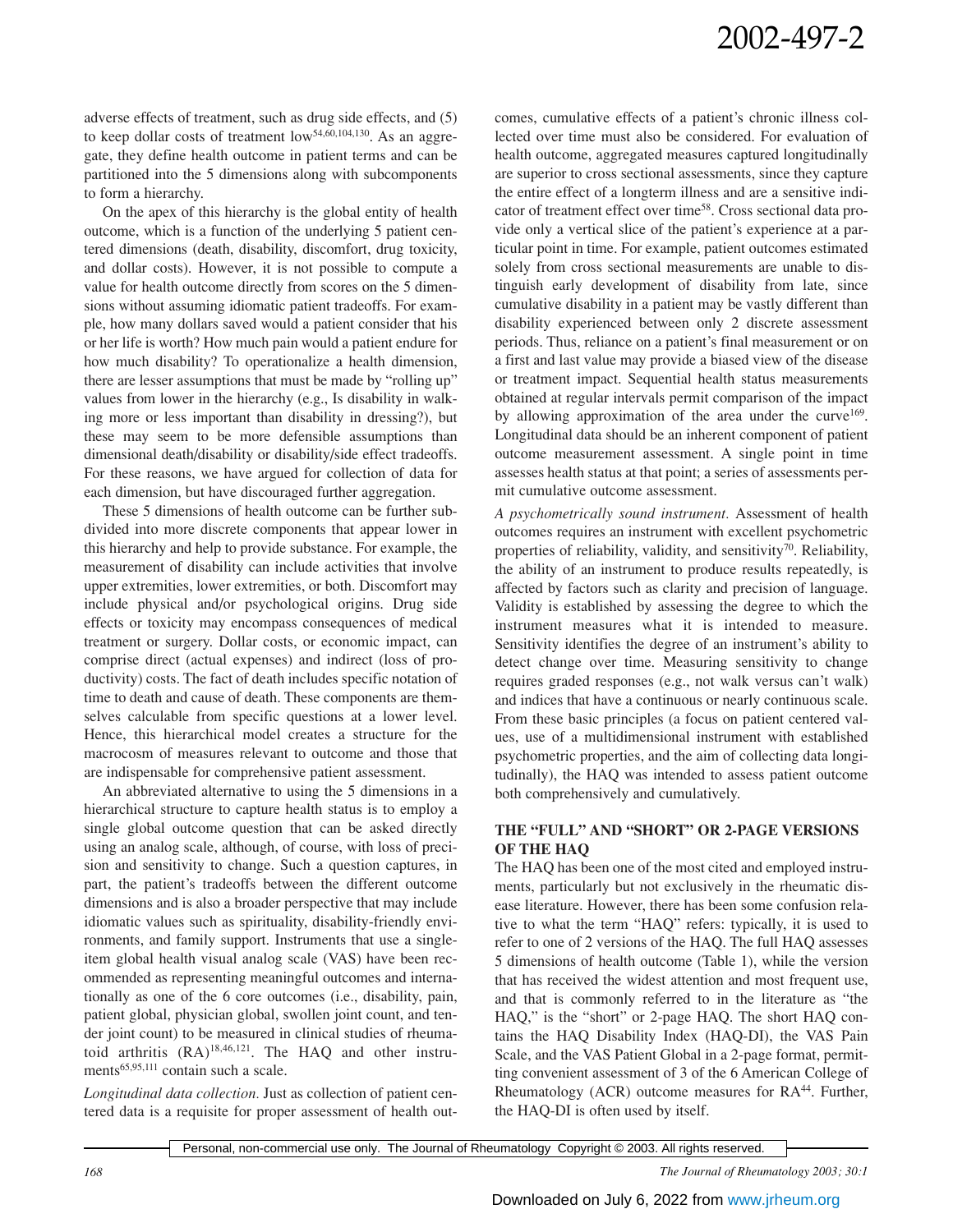*Table 1.* Structural dimensions of the 2-page or Short HAQ (Items 1 and 2) and the Full HAQ (Items 1–5).

|                                                                             |                  | 1. Disability; these 8 categories make up the "Disability Index" (HAQ-DI): |
|-----------------------------------------------------------------------------|------------------|----------------------------------------------------------------------------|
| Dressing                                                                    | Walking          |                                                                            |
| Arising                                                                     | Reach            |                                                                            |
| Eating                                                                      | Grip             |                                                                            |
| Hygiene                                                                     | Outside activity |                                                                            |
| 2. Discomfort                                                               |                  |                                                                            |
| HAQ VAS pain scale                                                          |                  | Patient Global VAS                                                         |
| Supplemental dimensions also included in the Full HAQ (tailored to specific |                  |                                                                            |
| hypotheses or research questions)                                           |                  |                                                                            |
| 3. Drug side effects                                                        |                  |                                                                            |
| Medical                                                                     | Toxicity Index   | Surgical                                                                   |
| 4. Dollar costs                                                             |                  |                                                                            |
| Direct costs: Medical/surgical costs                                        |                  |                                                                            |
| <b>Medications</b>                                                          |                  | Paramedical visits                                                         |
| Laboratory tests Devices                                                    |                  |                                                                            |
| Radiographs                                                                 |                  | Hospitalizations                                                           |
| Physician visits Surgeries                                                  |                  |                                                                            |
| Indirect costs: Loss of productivity                                        |                  |                                                                            |
| 5. Death                                                                    |                  |                                                                            |
| Time to death                                                               |                  |                                                                            |
| Cause of death                                                              |                  |                                                                            |
|                                                                             |                  |                                                                            |

The full HAQ was developed originally for use in multiple illnesses so that the effects of different disease processes could be compared, even though much of its early work emanated from the rheumatology field. For example, in osteoarthritis (OA), pain is dominant and typically increases over the years; in RA, disability is dominant, in HIV-AIDS both of these may predominate, but in almost all diseases, patients will be affected by personal issues involving the 5 patient centered dimensions. These generic objectives drove the design and development of the HAQ. As such, the full HAQ includes sections on drug side effects and medical costs, as well as supplemental sections on demographics, lifestyle, and health behaviors. As with any instrument, the HAQ has limitations, and as generally used, does not capture disability associated with sensory organ dysfunction or psychiatric dysfunction and does not directly measure patient satisfaction or social networking. Yet these variables, or other variables of interest to the user, can be readily appended as separate instruments.

The full HAQ was one of the first instruments deliberately designed to capture prospectively and by protocol the longterm influence of chronic illness. It was immediately adopted in 1980 by the Arthritis, Rheumatism, and Aging Medical Information System. It was designed to be efficient, structured for practical application during clinic visits, and to be compatible with high return rates when administered by mail or telephone. In its early development, the full HAQ was titled the "Arthritis Assessment Questionnaire" or "AAQ." However, after it was recognized that the 5 outcome dimensions (disability, discomfort, drug toxicity, dollar costs, and death) conceptualized in the HAQ represented general concepts, and were not restricted to any single specific disease area, the current HAQ name was adopted.

Both the short HAQ and the full HAQ are copyrighted for the purpose of insuring that it will be used unmodified to preserve the validity of its results and contribute to standardization of assessment across studies. However, the HAQ is considered to be in the public domain, and permission for its use is given routinely without charge. A "HAQ-PAK" containing the full HAQ and scoring directions is available on the internet at http://aramis.stanford.edu. Changes may sometimes be made by vendors to maintain language or cultural adaptations.

Use of the HAQ has spanned multiple and diverse settings. The full HAQ has been used by ARAMIS more than 100,000 times to assess clinical status, evaluate effectiveness in clinical and observational trials, and to define health outcomes<sup>56</sup>. Studies using the HAQ have been conducted in patients with HIV-AIDS, normal aging populations, adults and children with rheumatic diseases, and in disabled workers<sup>26,56,57,106,135</sup>. It has been employed in population based studies, including the followup to the National Health and Nutrition Examination Survey (NHANES) $86$ . It has been applied to a variety of diseases and conditions, including OA, juvenile RA, systemic lupus erythematosus, ankylosing spondylitis, fibromyalgia, psoriatic arthritis, and systemic sclerosis. Extensively implemented internationally, the HAQ-DI has been translated and culturally validated into more than 60 languages (Table 2).

The components of the "short" HAQ have retained their original content and format since the early 1980s, while the additional dimensions in the full HAQ, drug side effects and dollar costs and other items, are periodically tailored and supplemented with additional questions when contemporary issues arise for specific hypotheses or research questions by ARAMIS or other investigators. The dimension of mortality is assessed by specific ARAMIS protocols.

#### **DEVELOPMENT OF THE HAQ-DI**

The HAQ-DI, initially developed in the late 1970s under the auspices of the Stanford Arthritis Center, was the original HAQ section to be developed and validated. The HAQ-DI was developed by parsing questions and components from a variety of instruments<sup>59</sup>. It recognized the importance of the original American Rheumatism Association (ARA) functional class measure3 and also the lack of sensitivity to change of that 4 category measure. It evolved over numerous iterations through a series of subjective and objective assessments via statistical evaluation, physician appraisal, and patient feedback<sup>58,59</sup>. Associations with clinical variables such as sedimentation rate or tender joint counts were tested, where we sought to achieve equal or better measurement characteristics with more patient outcome related dependent variables.

A comprehensive validation of each item set was performed to yield the final instrument. Correlation matrices were constructed, and intercorrelations, item-total correla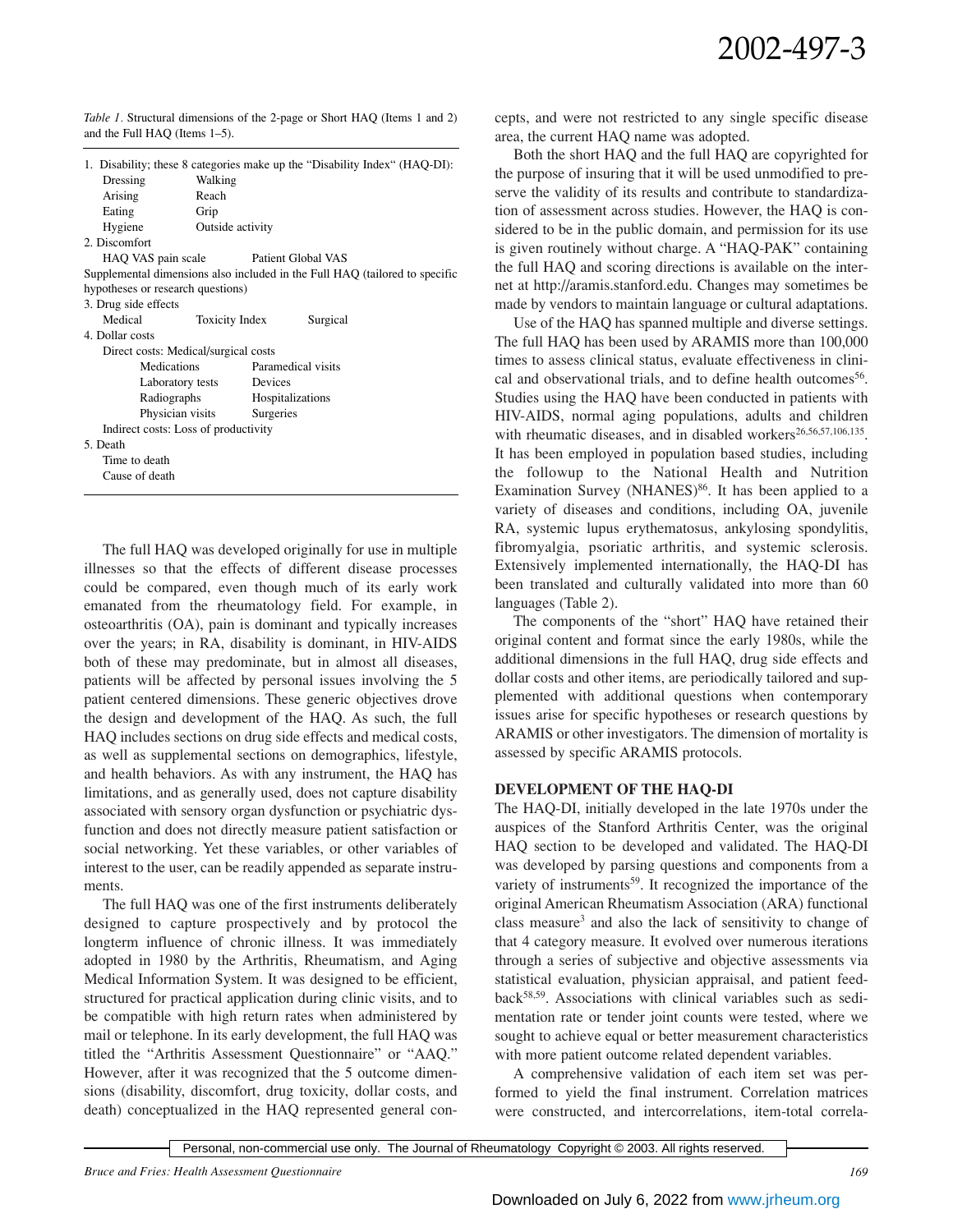tions, correlations with extant "gold standards" such as performance of activities of daily living, physiological and biochemical measures, and chart reviews were evaluated. When 2 items had correlations of  $\geq 0.90$ , indicating redundancy, one was eliminated, as were items with correlations of  $\leq 0.50$ since such items did not accurately measure the dimension represented by the other items in the index or had ambiguous, inconsistent, or incomplete responses. Details of HAQ development are described in Fries, *et al* (1980)<sup>58</sup> and Fries, *et al*  $(1982)^{59}$ .

## **RELIABILITY AND VALIDITY OF THE HAQ-DI**

The HAQ-DI has been repeatedly validated as a reliable measurement instrument for self-assessment by mail, in the office, by telephone, and by comparison with paraprofessional and physician judgments<sup>58</sup>. Evaluations of the psychometric properties of the HAQ-DI have provided consistent and substantial evidence of both its reliability and validity across many applications and in different patient populations and are reported in detail with related publications in the 1996 HAQ review by Ramey and Fries<sup>135</sup>. The HAQ has since become one of the most frequently used instruments for evaluation of functional status, one of the instruments recommended for use in clinical trials in RA46, and has de facto become a required dependent variable for trials in RA.

Test-retest correlations confirming reproducibility have ranged from 0.87 to 0.99, and correlations between interview and questionnaire formats have ranged from 0.85 to 0.95. Validity has been confirmed in numerous studies. There is consensus that the HAQ-DI possesses face and content validity, and correlations between questionnaire or interview scores and task performance have ranged from 0.71 to 0.95, indicating criterion validity. The construct/convergent validity, predictive validity, and sensitivity to change have also been established in numerous observational studies and clinical tri $als<sup>135</sup>$ . Recently, it was compared with the Western Ontario-McMaster Universities OA Index (WOMAC) and was found to be similarly and significantly correlated (HAQ  $R = 0.67$ , p  $< 0.0001$ <sup>136</sup>, and when compared with the modified HAQ (MHAQ) and the RA-HAQ (both shortened versions of the HAQ-DI), it was found to be more efficient at detecting change and assessing functional ability than either of the 2 comparators<sup>180</sup>.

# **OVERVIEW: THE FULL HAQ**

**1. Disability.** The disability assessment component of the full HAQ, the HAQ-DI, assesses a patient's level of functional ability and includes questions of fine movements of the upper extremity, locomotor activities of the lower extremity, and activities that involve both upper and lower extremities. It can be self-administered in 5 minutes and scored in less than one minute. Standard scoring takes into account use of aids and devices or assistance from another person. There are 20 questions in 8 categories of functioning that represent a comprehensive set of functional activities — dressing, rising, eating, walking, hygiene, reach, grip, and usual activities. The stem of each item asks over the past week "Are you able to..." perform a particular task. Each category contains at least 2 specific component questions. For example, under the category of arising, the patient is asked about their ability to stand up from a straight chair and to get in and out of bed.

Scoring is patterned after the ARA/ACR functional  $class<sup>3,80</sup>$ . For each item, there is a 4 level difficulty scale that is scored from zero to 3, representing normal (no difficulty) (0), some difficulty (1), much difficulty (2), and unable to do (3). The highest component score in each category determines the score for the category, unless aids or devices are required. Dependence on equipment or physical assistance increases a lower score to the level of 2 to more accurately represent underlying disability. A complementary scoring method ignores scores for aids and devices when computing the category scores and represents residual disability after compensatory efforts. The 8 category scores are averaged into an overall HAQ-DI score on a scale from zero to 3, zero indicating no disability, 3 indicating complete disability. The scale is not truly continuous but has 25 possible values (i.e., 0, 0.125, 0.250, 0.375 ... 3). The HAQ-DI score is not computed when the patient provides answers in fewer than 6 categories. When the HAQ-DI is used to assess disability in a specific disease or condition, usually a single-word change is made in the stem to identify the condition<sup>13,66</sup>. Disability repeatedly has been correlated to mortality rates, progression of aging, and health care resource utilization<sup>25,57,135,181</sup>.

**2. Discomfort.** Pain is one of the most complex dimensions to measure, since it is a subjective composite of physiological, psychological, and social dimensions $19$ . In the early years, the ARAMIS group conducted extensive testing to develop a valid pain measurement instrument and had attempted to elaborate pain activity by where the patient feels pain, when it occurs, and by its severity. However, this failed to yield an index that outperformed a simple VAS in terms of reliability, validity, and sensitivity to change<sup>55,135</sup>. As a result, the HAQ retains the basic tenet that "pain is what the patient says it is." The HAQ Pain Scale consists of a double anchored horizontal VAS that is scored from zero (no pain) to 3 (severe pain) — or alternatively from 0 (no pain) to 100 (severe pain). The VAS for pain has been used widely in experimental, observational, and clinical settings<sup>17,89,94,119,135,164</sup>

**3. Drug side effects.** Evaluation of drug therapy requires assessment of both effectiveness and toxicity. Toxicity data collected by the full HAQ include: the offending drug, dosage, time taking drug, specific side effects, degree of severity, the importance to the patient, and subsequent drug course, i.e., whether the drug was discontinued due to the side effect. Several publications have reported outcomes using HAQ drug side effect data<sup>135,152,154</sup>. In addition, HAQ-derived drug side effect data permitted the develop-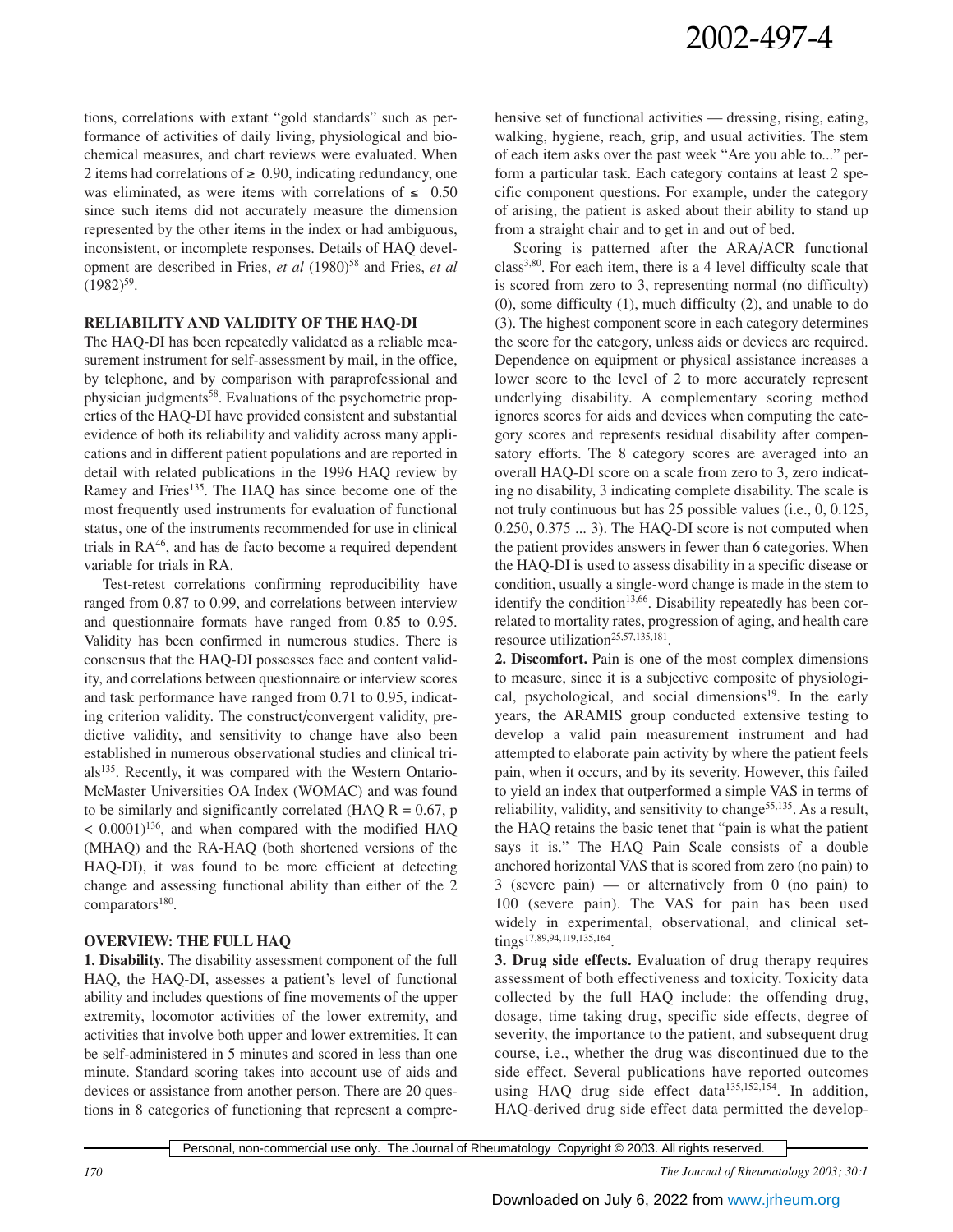ment of a summary toxicity index (TI) that quantifies the magnitude of adverse effects (toxicity) associated with specific medications $135,173$ . The TI is a first attempt to quantitatively describe the overall toxicity of medication; prior adverse effect assessments had used variables comprised of the percentage of patients discontinuing the drug because of side effects or had presented comparative frequencies of selected individual side effects. The TI comprises HAQ side effect data, laboratory abnormalities, and hospitalizations. To obtain the TI, standardized rules are applied to attribute particular events to particular therapies based on known toxicities of particular drugs as reported in the literature [e.g., a patient was hospitalized for gastrointestinal bleeding after taking nonsteroidal antiinflammatory drugs (NSAID)]. Weights established for different side effects, resulting from ratings by physicians, patients, and health professionals, are then assigned. The TI has been shown to be valid and sensitive for differing weights and found to be stable<sup>135,152</sup>. Since development of the TI, comparison of adverse events between NSAID has documented 2- to 4 fold differences in side effects, in contrast to conventional assumptions of their equivalence $61$ , and TI scores of disease modifying antirheumatic drugs (DMARD) have been found to be variable and sometimes to be less toxic than NSAID<sup>62</sup>.

**4. Dollar costs.** Information for computing and adjusting direct medical costs and indirect costs due to loss of productivity are captured by the full HAQ. Direct cost data include physician visits, hospital days, laboratory costs, radiographs, medications, and other medical costs including use of alternative treatments and procedures. All major cost items such as hospitalizations, surgeries, and procedures are audited and source documentation obtained. Direct costs are measured in terms of units of service that are then assigned dollar values, allowing automatic adjustment for inflation and for different pricing structures in different regions. Standard costs for each service are developed from multiple sources (e.g., Physicians' Fee Reference, Medicare reimbursements, surveys of providers, insurance company data, American Hospital Association data, and pharmaceutical industry sources) and applied to computations that cumulate such variables as doctor visits, hospital days, and medication costs into a direct cost figure. While actual charges are sometimes used for validation, differences between costs and charges confound such data and decrease its overall utility. Indirect costs are derived from patient report of days lost from paid employment due to the patient's illness. A number of major studies have used HAQ cost data<sup>24,25,67,135,181</sup>.

**5. Death.** In this HAQ dimension, verification and cause of death are obtained by ARAMIS protocols that describe procedures for identifying deaths, time to death, and causes of death for patients lost to followup. The National Death Index is searched annually to identify whether patients lost to followup have died. A number of mortality studies have been published

using data from these sources and have included correlations with morbidity and costs<sup>108,135,181</sup>.

## **GLOBAL HEALTH**

Both the short and full HAQ contain the HAQ's patient Global Health Analog Scale. It is among the common VAS instruments that include the Torrance "feeling thermometer" in the EuroQol instrument and the VAS in the Arthritis Impact Measurement Scales (AIMS), which are used to measure quality of life. The HAQ Global is a 15 cm double anchored horizontal VAS that runs from zero, representing "very well," to 100, "very poor," and has been validated as a measure of quality of life<sup>22</sup>. Fries and Ramey<sup>55</sup> compared the HAQ Global to the Torrance quality-of-life "feeling thermometer" and found the 2 scales to be highly correlated ( $r = -0.676$ ,  $p <$ 0.001), indicating that both instruments are measuring similar quality of life constructs.

# **CORRELATIONS OF HAQ-DI WITH OTHER HEALTH STATUS MEASURES**

The HAQ-DI has been significantly correlated with a wide variety of health status measures, including self-report measures, biochemical and clinical studies, assessment of morbidity, evaluation of health care resource utilization and cost estimations, and studies of mortality<sup>135</sup>. Among the self-report measures that have been correlated with the HAQ-DI since the review by Ramey and Fries in 1996 are the AIMS<sup>161</sup>, AIMS2<sup>9</sup>, global health status<sup>98,123</sup>, VAS pain scale<sup>98,165</sup>, Beck Depression Scale<sup>156</sup>, Carstairs Index<sup>109</sup>, Danish Nottingham Health Profile<sup>163</sup>, Disease Activity Score<sup>84,156,165</sup>, Dutch AIMS<sup>165</sup>, EuroQol<sup>22</sup>, Hollingshead Index<sup>105</sup>, Life Event Interview<sup>102</sup>, London Handicap Scale<sup>74</sup>, Nottingham Health Profile<sup>83</sup>, Medical Outcome Study Short Form-36 (SF-36)<sup>22,88,162</sup>, Social Network Delineation Questionnaire<sup>63</sup>, Trait Anxiety<sup>133</sup>, and the WOMAC22,136,179. Correlations with clinical measures have included the areas of joint and muscle activity27,33,82,98,105,119,123,126,156,159,165,176, bone health and radiographs<sup>27,53,92,155,161</sup>, body fat<sup>92,116,155</sup>, and health behaviors<sup>93,144</sup>. Biochemical assessments have included C-reactive protein<sup>31,89,177</sup> and human leukocyte antigen (HLA) typing<sup>76,141,146</sup>.

In addition, the HAQ-DI has been utilized as a predictor variable in investigations of productivity, morbidity, health care utilization, health care costs, and death. Functional status evaluated by the HAQ-DI has been significantly correlated with work related measures like work capacity, household work performance, work task performance, work disability, occupation, and ability to live independently13,49,66,90,128,135,157,175,178. In investigations related to health care, the HAQ-DI has been correlated with myriad assessments of health care such as direct costs<sup>25,135,153,183,184</sup>, hospital admissions, length of hospital stay, postsurgery delirium, use of aids and devices, health care resource utilization, health care system performance, in miscellaneous other areas like specialty care and patient satisfaction with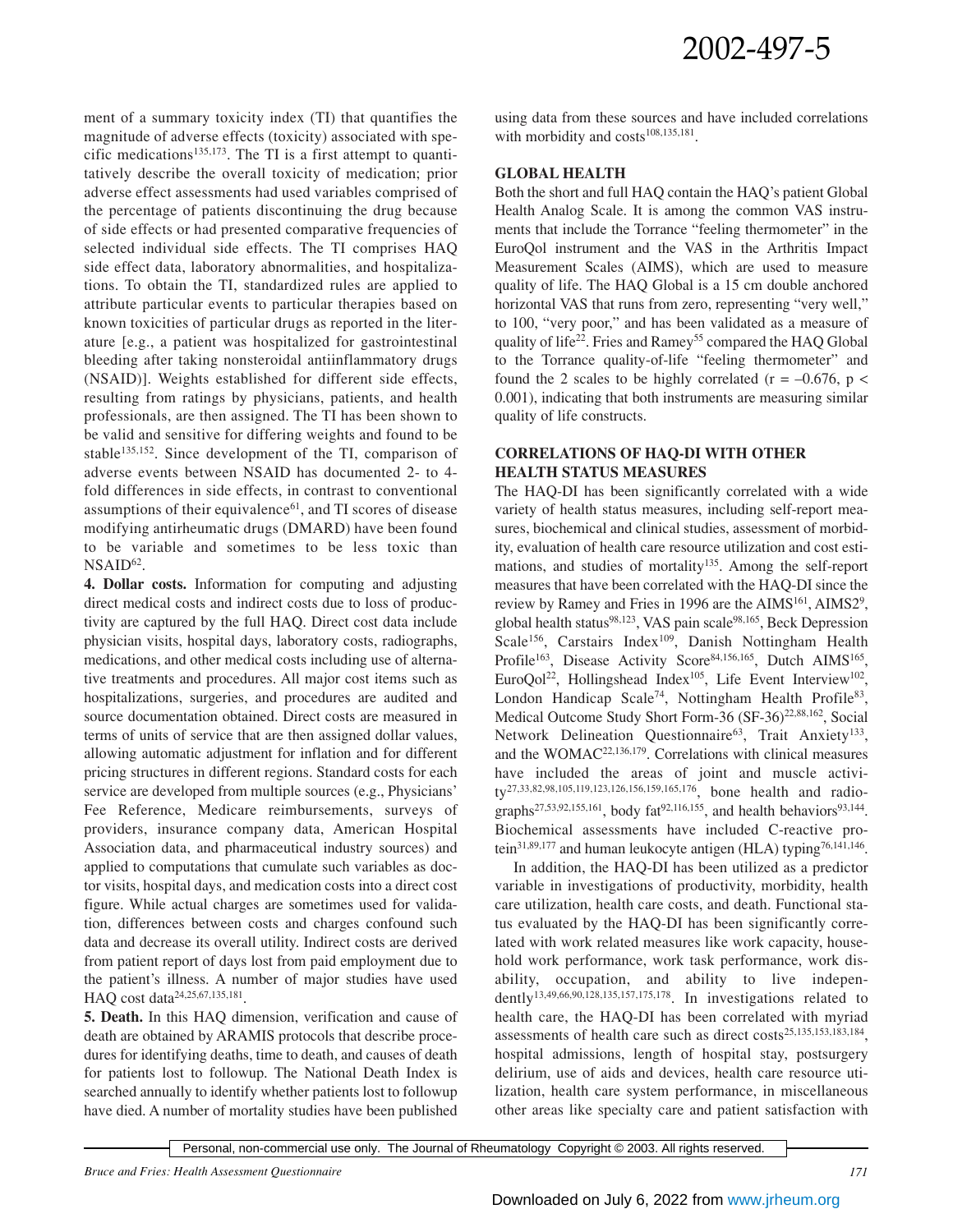*172 The Journal of Rheumatology 2003; 30:1*

health care workers, in post-total knee replacement surgery, and predictors of mortality<sup>29,135,170,171</sup>.

# **CHILDHOOD HEALTH ASSESSMENT QUESTIONNAIRE (CHAQ)**

The HAQ-DI was used as a template by Singh and colleagues<sup>151</sup> to develop the CHAQ, which is a parent and/or selfadministered questionnaire designed to measure health status in children as young as one year of age. These investigators added several new questions and modified existing ones, so that for each functional area there is at least one question that is relevant to children of all ages. The CHAQ has been validated in patients with juvenile RA<sup>50,69,103,115</sup> and dermatomyositis<sup>45</sup>, and has been administered in studies of children with spina bifida<sup>5</sup>, polyarticular juvenile chronic arthritis<sup>140</sup>, juvenile arthritis<sup>174</sup>, and oligoarticular juvenile chronic arthritis<sup>142</sup>. Since its inception and the last HAQ review in 1995<sup>135</sup>, the CHAQ has continued to show excellent psychometric properties<sup>43,45,50,51,85,113,140,142,167,174</sup> and has been translated into more than a dozen languages (Table 2).

#### **LANGUAGE AND CULTURAL ADAPTATIONS**

The HAQ-DI was originally developed and validated for

*Table 2.* Translations and cultural adaptations of the adult Health Assessment Questionnaire (HAQ) and the Childhood Health Assessment Questionnaire (CHAQ).

Independent translations and adaptations: Arabic<sup>149</sup>, Australian<sup>28,77</sup>, Austrian<sup>150</sup>, Austrian CHAQ<sup>87</sup>, Bulgarian CHAQ<sup>112</sup>, Chinese<sup>97</sup>, Croatian CHAQ<sup>73</sup>, Danish CHAQ<sup>117</sup>, Dutch CHAQ<sup>182</sup>, Czechoslovakian CHAQ<sup>32</sup>, English (British) CHAQ<sup>120</sup>, Finnish<sup>72</sup>, Finnish CHAQ<sup>127</sup>, Flemish CHAQ<sup>91</sup>, French (France)<sup>71</sup>, French CHAQ<sup>131</sup>, Georgian CHAQ<sup>125</sup>, German<sup>101</sup>, German CHAQ<sup>52</sup>, Greek CHAQ<sup>132</sup>, Hebrew CHAQ<sup>75</sup>, Hungarian CHAQ<sup>122</sup>, Italian<sup>137,145</sup>, Italian CHAQ<sup>44,143</sup>, Latvian CHAQ<sup>139</sup>, Korean<sup>11</sup>, Korean CHAQ<sup>12</sup>, The Netherlands<sup>78,79,166</sup>, Norwegian<sup>51,96</sup>, Norwegian CHAQ<sup>50,147</sup>, Polish<sup>138</sup>, Portuguese (Brazil)<sup>47,48</sup>, Portugal<sup>47</sup>, Portuguese CHAQ<sup>107,110</sup>, Russian CHAQ<sup>118</sup>, Scandinavian (multiple languages)<sup>20</sup>, Scottish<sup>100,129</sup>,

Serbian CHAQ<sup>160</sup>, Slovak CHAQ<sup>168</sup>, Spanish (Mexico)<sup>23</sup>, Spanish<sup>42,68</sup>, Spanish CHAQ<sup>34</sup>, Chilean<sup>30,114</sup>, Costa Rican<sup>10,64,69,115</sup>, Argentinian<sup>115</sup>, Swedish7,15,16,21,35-41,158, Swedish CHAQ7,8,81, Swiss German and Swiss French<sup>174</sup>, Thai<sup>123</sup>, Turkish<sup>99,148</sup>, Turkish CHAQ<sup>124</sup>.

Translations/adaptations available through the Health Outcomes Group (Email: HOG\_USA@Compuserve.com): Australian, Austrian, Belgian Dutch (Flemish), Belgian French, Canadian French, Chinese (Cantonese, Hong Kong), Croatian, Danish, English (Canadian, United Kingdom), Finnish, French (France), German (Germany, Switzerland), Greek, Israel (English), Hebrew, Italian, Lithuanian, Portuguese (Brazil, Portugal), Romanian, Singapore (English, Malay, Mandarin), Slovenian, South Africa (Afrikaans, English), Spanish (Argentina, Chile, Colombia, Costa Rica, Guatemala, Peru, Spain, United States, Venezuela), Swedish, Turkish

Translations/adaptations available through the MAPI Institute (http://www.mapi-research-inst.com): Australian, Austrian (German), Belgian Dutch (Flemish), Belgian French (Walloon), Canadian French, Czech Republic, Danish, Dutch, English (Canadian, India, New Zealand, United Kingdom), Finnish, French (France), German, Greek, Hebrew, Hungarian, Israel, Italian, Japanese, Norwegian, Polish, Portuguese (Brazil), Russian, Slovak Republic, South Africa (Afrikaans, English), Spanish (Argentina, Costa Rica, Guatemala, Mexico, Spain, Venezuela), Swedish

English speaking populations in the United States and Canada, and has since been translated or culturally adapted into more than 60 different languages or dialects, often with only minor changes. Table 2 lists translations for HAQ-DI since the last review $135$  and includes translations for the CHAQ. Translations and cultural adaptations of the HAQ-DI are usually carried out by administering investigators. Many have also been performed by the MAPI Research Institute in Lyon, France, and the Health Outcomes Group in Palo Alto, California, both of which have had extensive experience in translating and culturally validating the HAQ-DI; fees are sometimes charged by these vendors.

Translated HAQ-DI have generally been fully validated, using methods such as test-retest reliability, item-total correlations, convergent validity, interviewer versus self-administered formats, and factor analyses. To date, culturally adapted HAQ-DI instruments have proved to be as reliable and valid as their parent. To adapt the HAQ-DI culturally, modifications of individual items have sometimes been necessary. The types of items most frequently in need of adaptation have included colloquial expressions or those for which names or types of items or utensils are culturally idiosyncratic. For example, some Asian cultures do not consume milk in cartons; thus, an appropriate substitution in keeping with the original intent of the item is made. In some European countries a bathtub is much more commonly used than a shower, requiring question modification.

# **CONCEPTUAL ISSUES IN MEASUREMENT**

The importance of assessing health outcomes in chronic disease has become recognized and appreciated and is a significant component of study design. As a result, there has been escalating interest in issues regarding measurement properties and instrument development.

*Generic versus disease-specific instruments.* A "generic" (suitable for many diseases and conditions) or a "disease-specific" (limited to use in one or a few disease conditions) distinction has been made for several instruments in assessing patient outcomes. For example, the WOMAC and AIMS were designed for and are correctly labeled as disease-specific assessment tools for OA and arthritis, respectively<sup>14,185</sup>. They have not been used in other conditions. The SF-36<sup>172</sup> has long been established as a generic instrument for measuring dimensions of patient outcomes in numerous types of conditions. Because the full HAQ originated from the rheumatology field, it sometimes has been characterized as a disease-specific instrument rather than having been adjudicated on the basis of its structure, content, and history of use. The HAQ has been and can be administered across diverse disciplines and in different cultures. The "5 Ds" of disability, discomfort, drug toxicity, dollars, and death are generic.

The HAQ has proved itself as a generic tool from its generic, largely universal patient centered foundations and its numerous demonstrated applications in a variety of popula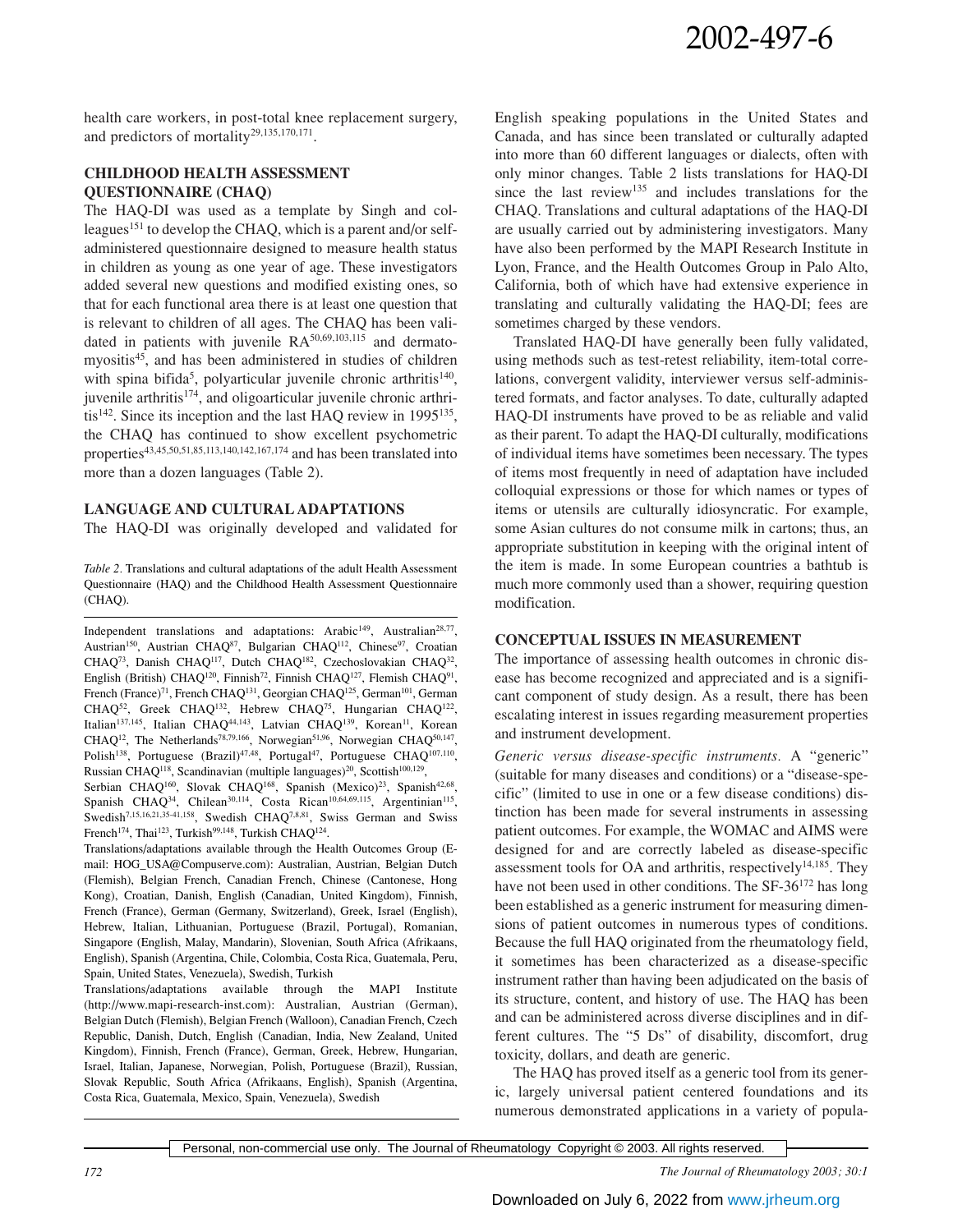tions, ranging from normal populations to aging populations to patients with HIV-AIDS, as well as in children and adults with diverse rheumatic conditions. Functional sections of other generic instruments, such as the SF-36 and the Sickness Impact Profile, have been significantly correlated with the HAQ-DI and measure similar constructs<sup>15,22,78,88,162</sup>, although the HAQ also includes additional items that assess dollar costs, drug side effects, and death that are not part of these instruments. None of these instruments, including the HAQ, is entirely complete, and there does not appear to exist an instrument that can be considered the "ideal" generic instrument: supplementary questions or instruments will probably always be required for some specific studies.

*Floor and ceiling effects.* Some investigators have suggested that many outcome instruments, including the HAQ-DI, are not sensitive to change at the ends of the spectrum, e.g., a person with a HAQ-DI of zero (not disabled) cannot get better, while the individual could perhaps become more fit, and a person with a HAQ-DI of 3 (completely disabled) seemingly cannot become more disabled, although perhaps the patient could worsen. However, this issue can be interpreted alternatively. If 10% of a sample of patients with RA have a HAQ-DI score of zero, this may not be a "ceiling effect." It can instead be interpreted to mean that if 10% of patients report no difficulties with any of their activities of daily living, then 10% of patients with RA have no disability. That none of these patients might be able to run a mile in 8 minutes is neither relevant nor useful to estimation of their level of disability. If we proposed a "fitness" index, the index would have to accurately represent "fitness." A disability index must represent disability. If a patient is completely unable to perform any activity of daily living and has a HAQ-DI score of 3, then they are in essence totally disabled. In the disability context, you cannot be more than totally disabled, although as a patient you might get worse in other areas, such as pain and cognition. Normal, healthy individuals consistently score zero on the HAQ-DI. In our view, this is not a ceiling effect; it is a characterization of the disability status of the patient. In this sense, "floor" and "ceiling" effects define the limits of the concept of disability and may be considered a strength and not a weakness.

*Distances between values.* The comparison of outcomes relative to differences in scores at different ranges on a scale is a significant issue. For example, the HAQ-DI has category ranks for each variable, where zero equals "without any difficulty," 1 "with some difficulty," 2 "with much disability," and 3 represents "unable to do." The question is whether we know if the "disability distance" between zero and 1 is the same as between 1 and 2 or between 2 and 3. This is a provocative question, to which the answer is probably "no," and one that is being studied. In practice, the problem is less than might be expected, since most patients progress irregularly across the HAQ-DI's 8 categories, averaging out distance effects, if any. Thus, the HAQ-DI appears to behave smoothly over time,

with progression rates and treatment effects reasonably similar regardless of initial HAQ-DI level.

*Proliferation of instruments.* In recent years there has been introduction of several new assessment tools that conceptually or in content are similar to established instruments. The best studied and most widely used instruments share several criteria: they are based on a coherent conceptual model; they have demonstrated reliability, validity, and sensitivity to change; they have been widely used in diverse settings and have good norms; they are available in multiple languages and have been stable for a sufficient length of time that longitudinal studies are possible. Although no existing instrument is ideal, and a new instrument might contain improvements, if the improvements are not substantial, the instrument will not likely make an enduring contribution. Lack of multiple validations and assessments and difficulty in relating results to the literature are disadvantages. Given their histories, we believe that the HAQ, which has evolved de facto into the standard instrument in many areas, and the SF-36 (or SF-12), which has the largest overall use and a long history, are viable choices for use as standard instruments, with additional question sets added to meet the needs of particular studies. We must be able to compare results across studies and across diseases, and this cannot occur without an essentially common vocabulary. A few standard instruments, meeting the above criteria, and to which disease-specific questions may be added as required would appear to have substantial advantages over a proliferation of additional variations on a theme.

#### **CONCLUSIONS**

A full understanding of the natural history of disease or clinical treatment requires consideration of a comprehensive set of patient centered health outcome variables that are collected longitudinally. Outcome measurement is rapidly increasing in use, and we anticipate increased focus on a smaller number of instruments with supplemental questions used for disease or study-specific queries. Such instruments will have extensive validations and good psychometric properties, and will be available in many languages. We believe the HAQ has appropriate attributes to be among those considered for use as standard instruments. New applications may be to guide use of therapeutic choices and as justification for the use of powerful, but expensive, new therapeutic agents.

Collection of longitudinal patient outcome data, based on the 5 patient centered dimensions, is increasingly standard in clinical trials, epidemiologic studies, and in patient care, representing a major paradigm shift over the past 2 decades. The HAQ has increased the credibility and use of comprehensive measurement techniques involving validated patient selfreport and has led to a new appreciation of outcome assessment. We hope that this review of the Health Assessment Questionnaire will prove useful as a guide to the literature and to understanding pertinent issues regarding patient outcome assessment.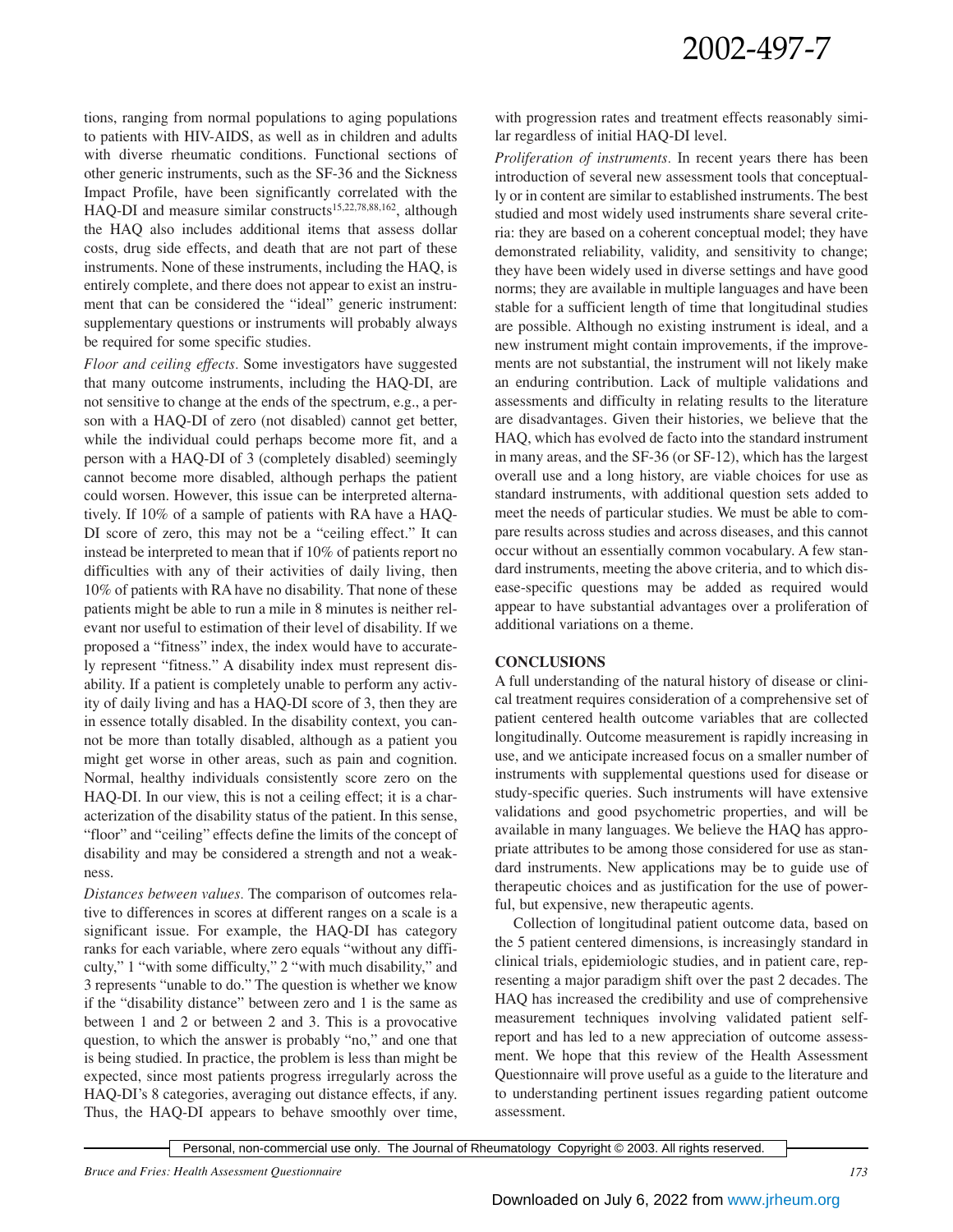

#### **REFERENCES**

- 1. Donabedian A. Promoting quality through evaluating the process of patient care. Med Care 1968;6:181-202.
- 2. Katz S, Ford A, Moskowitz R, Jackson B, Jaffe M. Studies of illness in the aged: the index of ADL — a standardized measure of biological and psychosocial function. JAMA 1963;185:914-9.
- 3. Steinbrocker O, Traeger C, Batterman R. Therapeutic criteria in rheumatoid arthritis. JAMA 1949;140:659-62.
- 4. Convery F, Minteer M, Amiel D, Conneti K. Polyarticular disability: a functional assessment. Arch Phys Med Rehabil 1977;58:494-9.
- 5. Alman B, Bhandari M, Wright J. Function of dislocated hips in children with lower level spina bifida. J Bone Joint Surg Br 1996;78:294-8.
- 6. Anderson KO, Bradley LA, McDaniel LK, et al. The assessment of pain in rheumatoid arthritis: disease differentiation and temporal stability of a behavioral observation method. J Rheumatol 1987;14:700-4.
- 7. Andersson Gare B, Fasth A, Wiklund I. Measurement of functional status in juvenile chronic arthritis: evaluation of a Swedish version of the Childhood Health Assessment Questionnaire. Clin Exp Rheumatol 1993;11:569-76.
- 8. Andersson Gare B, Ruperto N, Berg S, et al. The Swedish version of the Childhood Health Assessment Questionnaire (CHAQ) and the Child Health Questionnaire (CHQ). Clin Exp Rheumatol 2001;19 Suppl 23:S146-50.
- 9. Archenholtz B, Bjelle A. Reliability, validity, and sensitivity of a Swedish version of the revised and expanded Arthritis Impact Measurement Scales (AIMS2). J Rheumatol 1997;24:1370-7.
- 10. Arguedas O, Andersson-Gare B, Fasth A, Porras O. Development of a Costa Rican version of the Childhood Health Assessment Questionnaire. J Rheumatol 1997;24:2233-41.
- 11. Bae SC, Cook EF, Kim SY. Psychometric evaluation of a Korean Health Assessment Questionnaire for clinical research. J Rheumatol 1998;25:1975-9.
- 12. Bae SC, Ruperto N, Lee JH, Uhm WS, Park YW, Kim SY. The Korean version of the Childhood Health Assessment Questionnaire (CHAQ) and the Child Health Questionnaire (CHQ). Clin Exp Rheumatol 2001;19 Suppl 23:S96-100.
- 13. Barrett EM, Scott DG, Wiles NJ, Symmons DP. The impact of rheumatoid arthritis on employment status in the early years of disease: a UK community-based study. Rheumatology 2000; 39:1403-9.
- 14. Bellamy N. WOMAC Osteoarthritis Index: A user's guide. London, ON: University of Western Ontario; 1996.
- 15. Bendtsen P, Bjurulf P. Perceived needs and patient satisfaction in relation to care provided in individuals with rheumatoid arthritis. Qual Assur Health Care 1993;5:243-53.
- 16. Bendtsen P, Hornquist JO. Severity of rheumatoid arthritis, function and quality of life: sub-group comparisons. Clin Exp Rheumatol 1993;11:495-502.
- 17. Berkanovic E, Oster P, Wong WK, et al. The relationship between socioeconomic status and recently diagnosed rheumatoid arthritis. Arthritis Care Res 1996;9:257-62.
- 18. Boers M, Tugwell P, Felson DT, et al. World Health Organization and International League of Associations for Rheumatology core endpoints for symptom modifying antirheumatic drugs in rheumatoid arthritis clinical trials. J Rheumatol 1994;21 Suppl 41:86-9.
- 19. Bonica J. The management of pain. Philadelphia: Lea & Febiger; 1990.
- 20. Borg G, Allander E, Lund B, et al. Auranofin improves outcome in early rheumatoid arthritis. Results from a 2 year, double blind,

placebo controlled study. J Rheumatol 1988;15:1747-54.

- 21. Bostrom C, Harms-Ringdahl K, Nordemar R. Clinical reliability of shoulder function assessment in patients with rheumatoid arthritis. Scand J Rheumatol 1991;20:36-48.
- 22. Brazier JE, Harper R, Munro J, Walters SJ, Snaith ML. Generic and condition-specific outcome measures for people with osteoarthritis of the knee. Rheumatology 1999;38:870-7.
- 23. Cardiel MH, Abello-Banfi M, Ruiz-Mercado R, Alarcon-Segovia D. How to measure health status in rheumatoid arthritis in non-English speaking patients: validation of a Spanish version of the Health Assessment Questionnaire Disability Index (Spanish HAQ-DI). Clin Exp Rheumatol 1993;11:117-21.
- 24. Clarke AE, Zowall H, Levinton C, et al. Direct and indirect medical costs incurred by Canadian patients with rheumatoid arthritis: a 12 year study. J Rheumatol 1997;24:1051-60.
- 25. Clarke AE, Levinton C, Joseph L, et al. Predicting the short term direct medical costs incurred by patients with rheumatoid arthritis. J Rheumatol 1999;26:1068-75.
- 26. Clements PJ, Wong WK, Hurwitz EL, et al. Correlates of the disability index of the Health Assessment Questionnaire: a measure of functional impairment in systemic sclerosis. Arthritis Rheum 1999;42:2372-80.
- 27. Clements PJ, Hurwitz EL, Wong WK, et al. Skin thickness score as a predictor and correlate of outcome in systemic sclerosis: highdose versus low-dose penicillamine trial. Arthritis Rheum 2000;43:2445-54.
- 28. Crotty M, McFarlane AC, Brooks PM, Hopper JL, Bieri D, Taylor SJ. The psychosocial and clinical status of younger women with early rheumatoid arthritis: a longitudinal study with frequent measures. Br J Rheumatol 1994;33:754-60.
- Dawson J, Fitzpatrick R, Murray D, Carr A. Questionnaire on the perceptions of patients about total knee replacement. J Bone Joint Surg Br 1998;80:63-9.
- 30. De Inocencio J, Garcia-Consuegra J, Merino R, Calvo I, Garcia JJ, Ruperto N. The European Spanish version of the Childhood Health Assessment Questionnaire (CHAQ) and the Child Health Questionnaire (CHQ). Clin Exp Rheumatol 2001;19 Suppl 23:S141-5.
- 31. Devlin J, Gough A, Huissoon A, et al. The acute phase and function in early rheumatoid arthritis. C-reactive protein levels correlate with functional outcome. J Rheumatol 1997;24:9-13.
- 32. Dolezalova P, Ruperto N, Nemcova D, Blichova M, Hoza J. The Czech version of the Childhood Health Assessment Questionnaire (CHAQ) and the Child Health Questionnaire (CHQ). Clin Exp Rheumatol 2001;19 Suppl 23:S45-S49.
- 33. Drossaers-Bakker KW, Kroon HM, Zwinderman AH, Breedveld FC, Hazes JM. Radiographic damage of large joints in long-term rheumatoid arthritis and its relation to function. Rheumatology 2000;39:998-1003.
- 34. Duarte C, Ruperto N, Goyochea M, et al. The Mexican version of the Childhood Health Assessment Questionnaire (CHAQ) and the Child Health Questionnaire (CHQ). Clin Exp Rheumatol 2001;19 Suppl 23:S106-S110.
- 35. Eberhardt KB, Svensson B, Mortiz U. Functional assessment of early rheumatoid arthritis. Br J Rheumatol 1988;27:364-71.
- 36. Eberhardt KB, Rydgren LC, Pettersson H, Wollheim FA. Early rheumatoid arthritis — onset, course, and outcome over 2 years. Rheumatol Int 1990;10:135-42.
- 37. Eberhardt K, Larsson BM, Nived K. Psychological reactions in patients with early rheumatoid arthritis. Patient Educ Couns 1993;20:93-100.
- 38. Eberhardt K, Larsson BM, Nived K. Early rheumatoid arthritis some social, economical, and psychological aspects. Scand J Rheumatol 1993;22:119-23.
- 39. Eberhardt K, Grubb R, Johnson U, Pettersson H. HLA-DR

Personal, non-commercial use only. The Journal of Rheumatology Copyright © 2003. All rights reserved.

*174 The Journal of Rheumatology 2003; 30:1*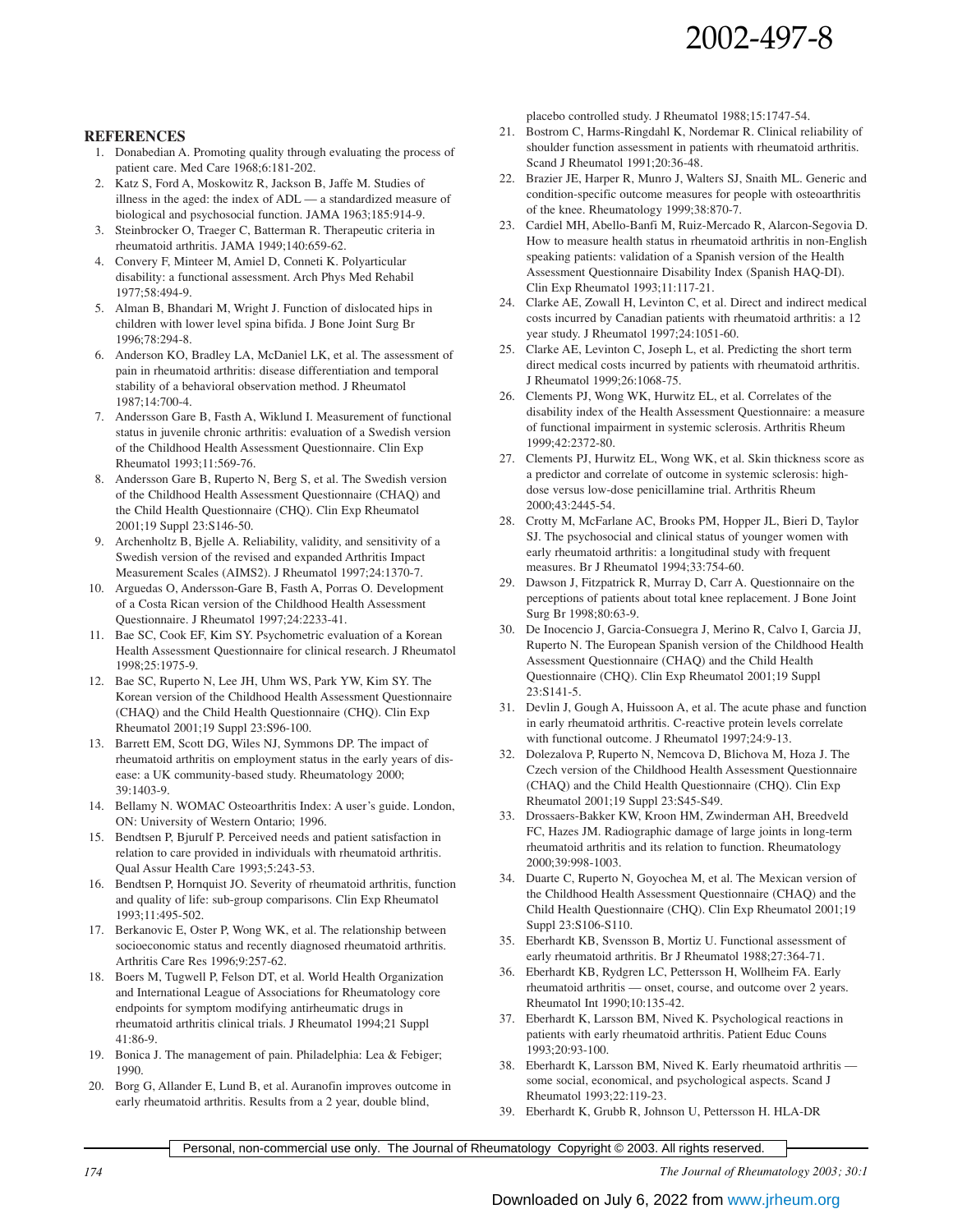antigens, Gm allotypes and antiallotypes in early rheumatoid arthritis — their relation to disease progression. J Rheumatol 1993;20:1825-9.

- 40. Ekdahl C, Eberhardt K, Andersson SI, Svensson B. Assessing disability in patients with rheumatoid arthritis. Use of a Swedish version of the Stanford Health Assessment Questionnaire. Scand J Rheumatol 1988;17:263-71.
- 41. Ekdahl C. Muscle function in rheumatoid arthritis. Assessment and training. Scand J Rheumatol 1990;86 Suppl:9-61.
- 42. Esteve-Vives J, Batlle-Gualda E, Reig A. Spanish version of the Health Assessment Questionnaire: reliability, validity and transcultural equivalency. J Rheumatol 1993;20:2116-22.
- 43. Fan J, Wessel J, Ellsworth J. The relationship between strength and function in females with juvenile rheumatoid arthritis. J Rheumatol 1998;25:1399-405.
- 44. Fantini F, Corvaglia G, Bergomi P, et al. Validation of the Italian version of the Stanford Childhood Health Assessment Questionnaire for measuring functional status in children with chronic arthritis. Clin Exp Rheumatol 1995;13:785-91.
- 45. Feldman B, Ayling-Campos A, Luy L, Stevens D, Silverman E, Laxer R. Measuring disability in juvenile dermatomyositis: validity of the Childhood Health Assessment Questionnaire. J Rheumatol 1995;22:326-31.
- 46. Felson DT, Anderson JJ, Boers M, et al. The American College of Rheumatology preliminary core set of disease activity measures for rheumatoid arthritis clinical trials. Arthritis Rheum 1993;36:729-40.
- 47. Ferraz MB, Oliveira LM, Araujo PM, Atra E, Tugwell P. Crosscultural reliability of the physical ability dimension of the Health Assessment Questionnaire. J Rheumatol 1990;17:813-7.
- 48. Ferraz MB, Oliveira LM, Araujo PM, Atra E, Walter SD. EPM-ROM Scale: an evaluative instrument to be used in rheumatoid arthritis trials. Clin Exp Rheumatol 1990;8:491-4.
- 49. Fex E, Larsson BM, Nived K, Eberhardt K. Effect of rheumatoid arthritis on work status and social and leisure time activities in patients followed 8 years from onset. J Rheumatol 1998;25:44-50.
- 50. Flato B, Aasland A, Vinje O, Forre O. Outcome and predictive factors in juvenile rheumatoid arthritis and juvenile spondyloarthropathy. J Rheumatol 1998;25:366-75.
- 51. Flato B, Sorskaar D, Vinje O, et al. Measuring disability in early juvenile rheumatoid arthritis: evaluation of a Norwegian version of the Childhood Health Assessment Questionnaire. J Rheumatol 1998;25:1851-8.
- 52. Foeldvari I, Ruperto N, Dressler F, et al. The German version of the Childhood Health Assessment Questionnaire (CHAQ) and the Child Health Questionnaire (CHQ). Clin Exp Rheumatol 2001;19 Suppl 23:S71-S75.
- 53. Frediani B, Allegri A, Falsetti P, et al. Bone mineral density in patients with psoriatic arthritis. J Rheumatol 2001;28:138-43.
- 54. Fries J, Ramey D. Platonic outcomes. J Rheumatol 1993;20:415-7.
- 55. Fries JF, Ramey DR. "Arthritis specific" global health analog scales assess "generic" health related quality-of-life in patients with rheumatoid arthritis. J Rheumatol 1997;24:1697-702.
- 56. Fries JF, Singh G, Morfeld D, Hubert HB, Lane NE, Brown BW Jr. Running and the development of disability with age. Ann Intern Med 1994;121:502-9.
- 57. Fries JF, Singh G, Morfeld D, O'Driscoll P, Hubert H. Relationship of running to musculoskeletal pain with age. A six-year longitudinal study. Arthritis Rheum 1996;39:64-72.
- 58. Fries J, Spitz P, Kraines R, Holman H. Measurement of patient outcome in arthritis. Arthritis Rheum 1980;23:137-45.
- 59. Fries J, Spitz P, Young D. The dimensions of health outcomes: the Health Assessment Questionnaire. J Rheumatol 1982;9:789-93.
- 60. Fries J, Spitz P. The hierarchy of patient outcomes. In: Spilker B, editor. Quality of life assessment for clinical trials. New York: Raven Press; 1990.
- 61. Fries J, Williams C, Bloch D. The relative toxicity of nonsteroidal antiinflammatory drugs. Arthritis Rheum 1991;34:1353-60.
- 62. Fries J, Williams C, Ramey D, Bloch D. The relative toxicity of disease-modifying antirheumatic drugs. Arthritis Rheum 1993;36:297-306.
- 63. Fyrand L, Moum T, Wichstrom L, Finset A, Glennas A. Social network size of female patients with rheumatoid arthritis compared to healthy controls. Scand J Rheumatol 2000;29:38-43.
- 64. Garcia-Garcia J, Gonzalez-Pascual E, Pou-Fernandez J, Sinigh G, Jimenez R. Development of a Spanish (Castillian) version of the Childhood Health Assessment Questionnaire. Measurement of health status in children with juvenile chronic arthritis. Clin Exp Rheumatol 2000;18:95-102.
- 65. Gill DL, Kelley BC, Williams K, Martin JJ. The relationship of self-efficacy and perceived well-being to physical activity and stair climbing in older adults. Res Q Exerc Sport 1994;65:367-71.
- 66. Gillen M. Injuries from construction falls. Functional limitations and return to work. AAOHN J 1999;47:65-73.
- 67. Gironimi G, Clarke AE, Hamilton VH, et al. Why health care costs more in the US: comparing health care expenditures between systemic lupus erythematosus patients in Stanford and Montreal. Arthritis Rheum 1996;39:979-87.
- 68. Gonzalez VM, Stewart A, Ritter PL, Lorig K. Translation and validation of arthritis outcome measures into Spanish. Arthritis Rheum 1995;38:1429-46.
- 69. Goycochea-Robles M, Garduno-Espinosa J, Vilchis-Guizar E, Ortiz-Alvarez O, Burgos-Vargas R. Validation of a Spanish version of the Childhood Health Assessment Questionnaire. J Rheumatol 1997;24:2242-5.
- 70. Green LW. Measurement and evaluation in health education and health promotion. Palo Alto: Mayfield Publishing; 1986.
- 71. Guillemin F, Braincon S, Pourel J. Measurement of the functional capacity in rheumatoid polyarthritis: a French adaptation of the Health Assessment Questionnaire (HAQ) [in French]. Rev Rhum Mal Osteoartic 1991;58:459-65.
- 72. Hakala M, Nieminen P, Manelius J. Joint impairment is strongly correlated with disability measured by self-report questionnaires. Functional status assessment of individuals with rheumatoid arthritis in a population based series. J Rheumatol 1994;21:64-9.
- 73. Harjacek M, Ruperto N, Ostojic J, Bukovac LT. The Croatian version of the Childhood Health Assessment Questionnaire (CHAQ) and the Child Health Questionnaire (CHQ). Clin Exp Rheumatol 2001;19 Suppl 23:S40-4.
- 74. Harwood RH, Carr AJ, Thompson PW, Ebrahim S. Handicap in inflammatory arthritis. Br J Rheumatol 1996;35:891-7.
- 75. Hashkes P, Uziel Y, Press J, et al. The Hebrew version of the Childhood Health Assessment Questionnaire (CHAQ) and the Child Health Questionnaire (CHQ). Clin Exp Rheumatol 2001;19 Suppl 23:S86-90.
- Hedger SC, Macardle P, Bond MJ, Ahern MJ, Smith MD, Roberts-Thomson PJ. Shared rheumatoid epitope as a risk factor in determining outcome in rheumatoid arthritis. Aust NZ J Med 1999;29:234-8.
- 77. Heytman M, Ahern MJ, Smith MD, Roberts-Thomson PJ. The longterm effect of pulsed corticosteroids on the efficacy and toxicity of chrysotherapy in rheumatoid arthritis. J Rheumatol 1994;21:435-41.
- 78. Hidding A, de Witte L, van der Linden S. Determinants of selfreported health status in ankylosing spondylitis. J Rheumatol 1994;21:275-8.
- 79. Hidding A, van der Linden S, Gielen X, de Witte L, Dijkmans B, Moolenburgh D. Continuation of group physical therapy is necessary in ankylosing spondylitis: results of a randomized controlled trial. Arthritis Care Res 1994;7:90-6.
- 80. Hochberg MC, Chang RW, Dwosh I, Lindsey S, Pincus T, Wolfe F.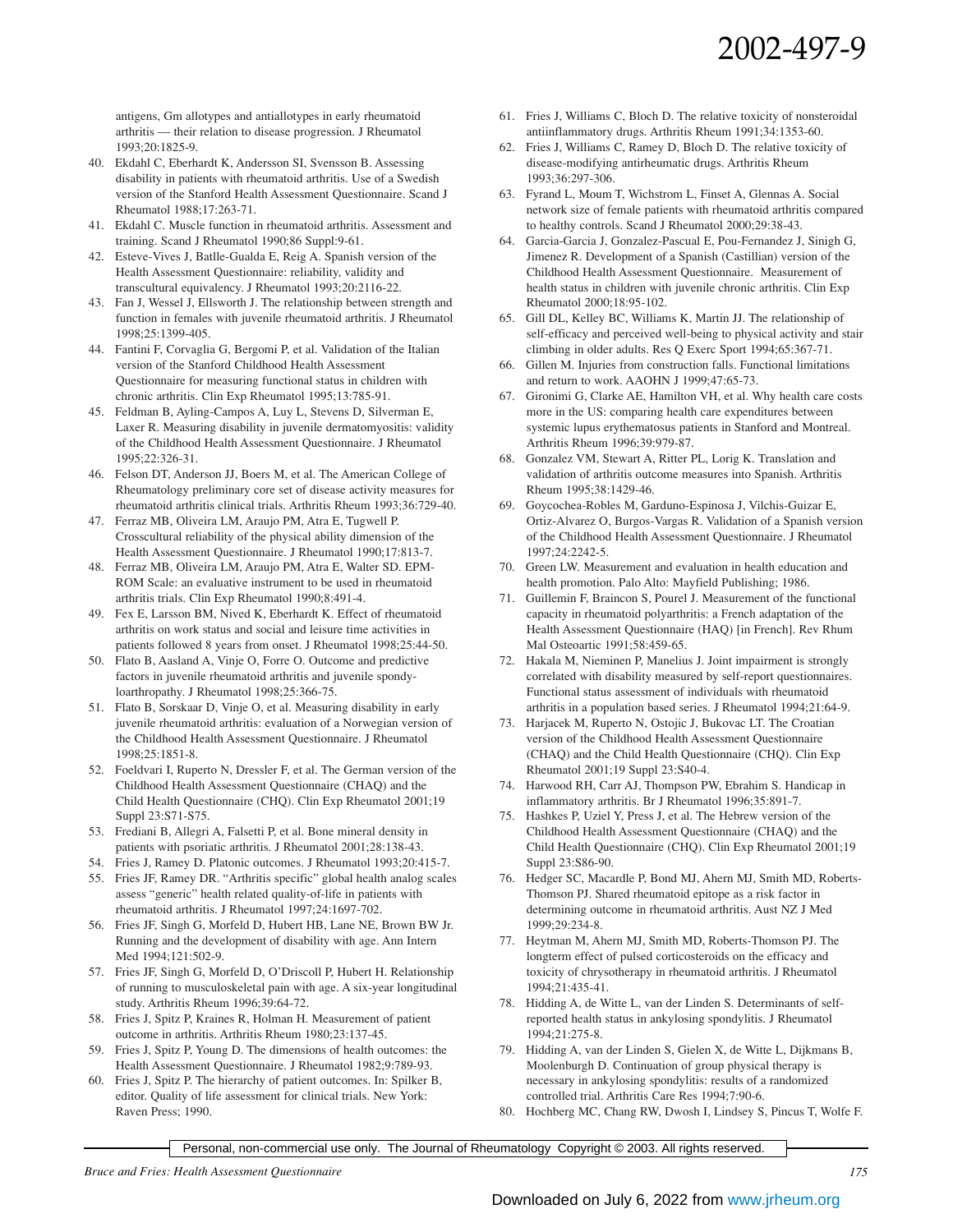2002-497-10

The American College of Rheumatology 1991 revised criteria for the classification of global functional status in rheumatoid arthritis. Arthritis Rheum 1992;35:498-502.

- 81. Hofer M, Ruperto N, Sauremann R, et al. The Swiss German and Swiss French versions of the Childhood Health Assessment Questionnaire (CHAQ) and the Child Health Questionnaire (CHQ). Clin Exp Rheumatol 2001;19 Suppl 23:S151-S157.
- 82. Houssien DA, Choy EH, Carr AJ, Scott DL. Rheumatoid arthritis outcome in routine practice: a comparison of outcome assessments [abstract]. Arthritis Rheum 1997;40 Suppl:S152.
- 83. Houssien DA, McKenna SP, Scott DL. The Nottingham Health Profile as a measure of disease activity and outcome in rheumatoid arthritis. Br J Rheumatol 1997;36:69-73.
- 84. Houssien DA, Stucki G, Scott DL. A patient-derived disease activity score can substitute for a physician-derived disease activity score in clinical research. Rheumatology 1999;38:48-52.
- 85. Huber A, Lang B, LeBlanc C, et al. Medium- and long-term functional outcomes in a multicenter cohort of children with juvenile dermatomyositis. Arthritis Rheum 2000;43:541-9.
- 86. Hubert H, Bloch D, Fries J. Risk factors for physical disability in an aging cohort: the NHANES I epidemiologic followup study. J Rheumatol 1993;20:480-8.
- 87. Huemer C, Ruperto N, Huemer M, et al. The Austrian version of the Childhood Health Assessment Questionnarie (CHAQ) and the Child Health Questionnaire (CHQ). Clin Exp Rheumatol 2001;19 Suppl 23:S15-S19.
- 88. Husted JA, Gladman DD, Cook RJ, Farewell VT. Responsiveness of health status instruments to changes in articular status and perceived health in patients with psoriatic arthritis. J Rheumatol 1998;25:2146-55.
- 89. Jansen LM, van Schaardenburg D, van der Horst-Bruinsma IE, Bezemer PD, Dijkmans BA. Predictors of functional status in patients with early rheumatoid arthritis. Ann Rheum Dis  $2000.59.223 - 6$
- 90. Jantti J, Aho K, Kaarela K, Kautiainen H. Work disability in an inception cohort of patients with seropositive rheumatoid arthritis: a 20 year study. Rheumatology 1999;38:1138-41.
- 91. Joos R, Ruperto N, Wouters C, et al. The Belgian-Flemish version of the Childhood Health Assessment Questionnaire (CHAQ) and the Child Health Questionnaire (CHQ). Clin Exp Rheumatol 2001;19 Suppl 23:S20-4.
- 92. Jordan JM, Luta G, Renner JB, et al. Self-reported functional status in osteoarthritis of the knee in a rural southern community: the role of sociodemographic factors, obesity, and knee pain. Arthritis Care Res 1996;9:273-8.
- 93. Jordan JM, Luta G, Renner JB, Dragomir A, Hochberg MC, Fryer JG. Ethnic differences in self-reported functional status in the rural south: the Johnston County Osteoarthritis Project. Arthritis Care Res 1996;9:483-91.
- 94. Kandziora F, Mittlmeier T, Kerschbaumer F. Stage-related surgery for cervical spine instability in rheumatoid arthritis. Eur Spine J 1999;8:371-81.
- 95. Kind P. The EuroQol Instrument: An index of health-related quality of life. In: Spilker B, editor. Pharmacoeconomics and quality of life clinical trials. Philadelphia: Lippincott-Raven; 1996:191-201.
- 96. Kjeldsen-Kragh J, Haugen M, Borchgrevink CF, et al. Controlled trial of fasting and one-year vegetarian diet in rheumatoid arthritis. Lancet 1991;338:899-902.
- 97. Koh ET, Seow A, Pong LY, et al. Cross cultural adaptation and validation of the Chinese Health Assessment Questionnaire for use in rheumatoid arthritis. J Rheumatol 1998;25:1705-8.
- 98. Kosinski M, Zhao SZ, Dedhiya S, Osterhaus JT, Ware JE Jr. Determining minimally important changes in generic and diseasespecific health-related quality of life questionnaires in clinical trials of rheumatoid arthritis. Arthritis Rheum 2000;43:1478-87.
- 99. Kucukdeveci AA, McKenna SP, Kutlay S, Gursel Y, Whalley D, Arasil T. The development and psychometric assessment of the Turkish version of the Nottingham Health Profile. Int J Rehabil Res 2000;23:31-8.
- 100. Lambert CM, Hurst NP, Lochhead A, McGregor K, Hunter M, Forbes J. A pilot study of the economic cost and clinical outcome of day patient vs inpatient management of active rheumatoid arthritis. Br J Rheumatol 1994;33:383-8.
- 101. Lautenschlager J, Mau W, Kohlmann T, et al. Comparative evaluation of a German version of the Health Assessment Questionnaire and the Hannover Functional Capacity Questionnaire [in German]. Z Rheumatol 1997;56:144-55.
- 102. Leymarie F, Jolly D, Sanderman R, et al. Life events and disability in rheumatoid arthritis: a European cohort. Br J Rheumatol 1997;36:1106-12.
- 103. Len C, Goldenberg J, Ferraz MB, Hilario MO, Oliveira LM, Sacchetti S. Crosscultural reliability of the Childhood Health Assessment Questionnaire. J Rheumatol 1994;21:2349-52.
- 104. Lorig KR, Cox T, Cuevas Y, Kraines RG, Britton MC. Converging and diverging beliefs about arthritis: Caucasian patients, Spanish speaking patients, and physicians. J Rheumatol 1984;11:76-9.
- 105. Lotstein DS, Ward MM, Bush TM, Lambert RE, van Vollenhoven R, Neuwelt CM. Socioeconomic status and health in women with systemic lupus erythematosus. J Rheumatol 1998;25:1720-9.
- 106. Lubeck DP, Fries JF. Assessment of quality of life in early stage HIV-infected persons: data from the AIDS Time-oriented Health Outcome Study (ATHOS). Qual Life Res 1997;6:494-506.
- 107. Machado CS, Ruperto N, Silva CH, et al. The Brazilian version of the Childhood Health Assessment Questionnaire (CHAQ) and the Child Health Questionnaire (CHQ). Clin Exp Rheumatol 2001;19 Suppl 23:S25-9.
- 108. Matsuda Y, Wang BWE, Williamson CI, Fries JF, Singh G. Mortality of rheumatoid arthritis in a contemporary cohort: Analysis of 918 deaths in 4628 patients (25,814 person-years) [abstract]. Arthritis Rheum 2000;43 Suppl:S183.
- 109. McEntegart A, Morrison E, Capell HA, et al. Effect of social deprivation on disease severity and outcome in patients with rheumatoid arthritis. Ann Rheum Dis 1997;56:410-3.
- 110. Melo-Gomes JA, Ruperto N, Canhao H, et al. The Portuguese version of the Childhood Health Assessment Questionnaire (CHAQ) and the Child Health Questionnaire (CHQ). Clin Exp Rheumatol 2001;19 Suppl 23:S126-30.
- 111. Meenan RF, Gertman PM, Mason JH, Dunaif R. The Arthritis Impact Measurement Scales. Further investigations of a health status measure. Arthritis Rheum 1982;25:1048-53.
- 112. Mihaylova D, Ruperto N, Kibarova V, et al. The Bulgarian version of the Childhood Health Assessment Questionnaire (CHAQ) and the Child Health Questionnaire (CHQ). Clin Exp Rheumatol 2001;19 Suppl 23:S30-S34.
- 113. Miller M, Dress A, Berry C. Decreased physical function in juvenile rheumatoid arthritis. Arthritis Care Res 1999;12:309-13.
- 114. Miranda M, Ruperto N, Toso M, et al. The Chilean version of the Childhood Health Assessment Questionnaire (CHAQ) and the Child Health Questionnaire (CHQ). Clin Exp Rheumatol 2001;19 Suppl 23:S35-S39.
- 115. Moroldo M, Cunto CD, Hubscher O, et al. Cross cultural adaptation and validation of an Argentine Spanish Version of the Stanford Childhood Health Assessment Questionnaire. Arthritis Care Res 1998;11:382-91.
- 116. Munro R, Capell H. Prevalence of low body mass in rheumatoid arthritis: association with the acute phase response. Ann Rheum Dis 1997;56:326-9.
- 117. Nielsen S, Ruperto N, Herlin T, Pedersen FK. The Danish version of the Childhood Health Assessment Questionnaire (CHAQ) and the Child Health Questionnaire (CHQ). Clin Exp Rheumatol

Personal, non-commercial use only. The Journal of Rheumatology Copyright © 2003. All rights reserved.

*176 The Journal of Rheumatology 2003; 30:1*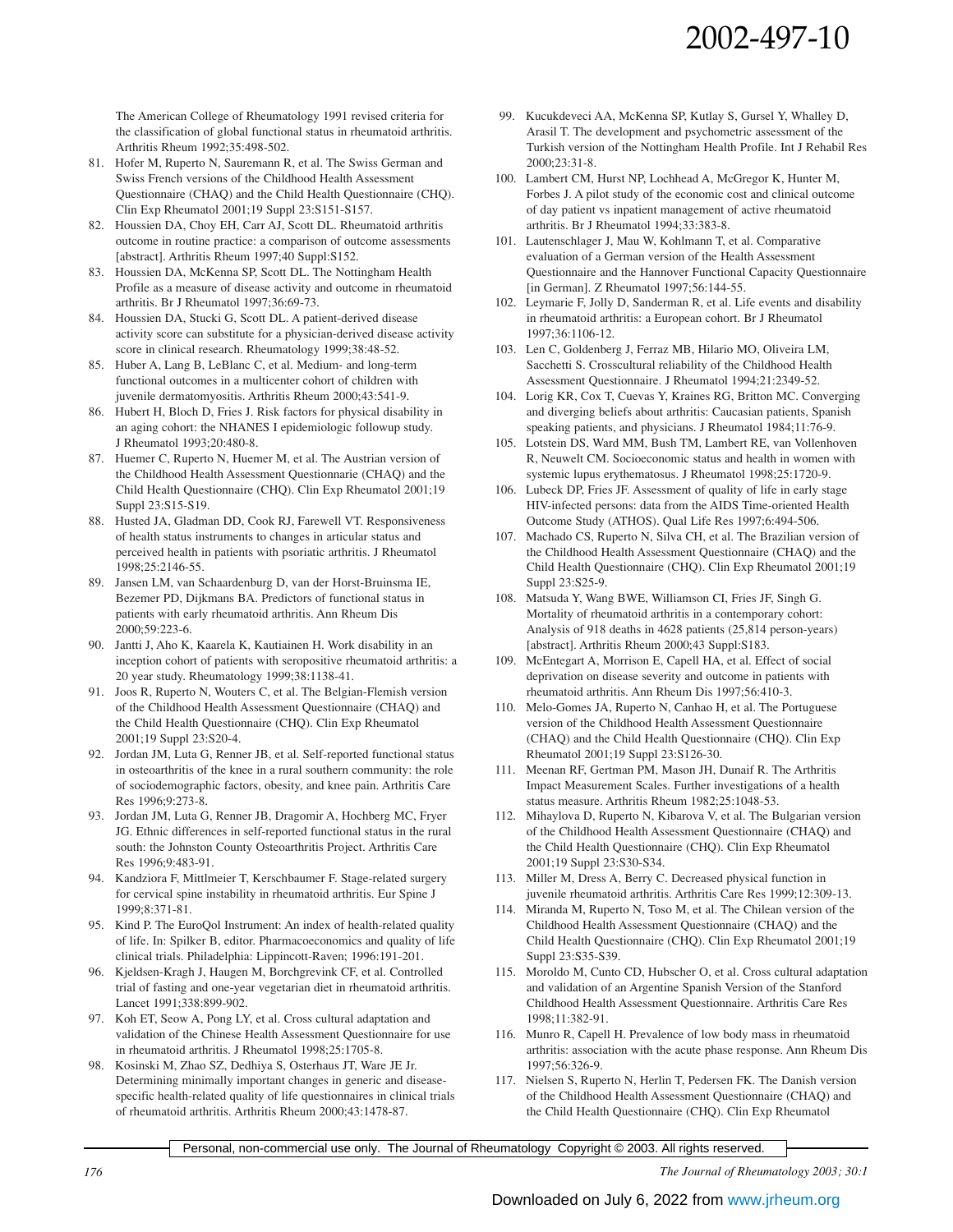2001;19 Suppl 23:S50-S54.

- 118. Nikishina I, Ruperto N, Kuzmina N, et al. The Russian version of the Childhood Health Assessment Questionnaire (CHAQ) and the Child Health Questionnaire (CHQ). Clin Exp Rheumatol 2001;19 Suppl 23:S131-S135.
- 119. Nordenskiold U, Grimby G. Assessments of disability in women with rheumatoid arthritis in relation to grip force and pain. Disabil Rehabil 1997;19:13-9.
- 120. Nugent J, Ruperto N, Grainger J, et al. The British version of the Childhood Health Assessment Questionnaire (CHAQ) and the Child Health Questionnaire (CHQ). Clin Exp Rheumatol 2001;19 Suppl 23:S163-7.
- 121. OMERACT. Conference on Outcome Measures in Rheumatoid Arthritis Clinical Trials. Maastricht: April 29-May 3, 1992. J Rheumatol 1993;20:527-91.
- 122. Orban I, Ruperto N, Balogh Z. The Hungarian version of the Childhood Health Assessment Questionnaire (CHAQ) and the Child Health Questionnaire (CHQ). Clin Exp Rheumatol 2001;19 Suppl 23:S81-5.
- 123. Osiri M, Deesomchok U, Tugwell P. Evaluation of functional ability of Thai patients with rheumatoid arthritis by the use of a Thai version of the Health Assessment Questionnaire. Rheumatology 2001;40:555-8.
- 124. Ozdogan H, Ruperto N, Kasapcopur O, et al. The Turkish version of the Childhood Health Assessment Questionnaire (CHAQ) and the Child Health Questionnaire (CHQ). Clin Exp Rheumatol 2001;19 Suppl 23:S158-62.
- 125. Pagava K, Ruperto N, Shalamberidze L, Mshvidobadze N. The Georgian version of the Childhood Health Assessment Questionnaire (CHAQ) and the Child Health Questionnaire (CHQ). Clin Exp Rheumatol 2001;19 Suppl 23:S66-70.
- 126. Paulus HE, Bulpitt KJ, Ramos B, Park G, Wong WK. Relative contributions of the components of the American College of Rheumatology 20% criteria for improvement to responder status in patients with early seropositive rheumatoid arthritis. Arthritis Rheum 2000;43:2743-50.
- 127. Pelkonen P, Ruperto N, Honkanen V, Hannula S, Savolainen A, Lahdenne P. The Finnish version of the Childhood Health Assessment Questionnaire (CHAQ) and the Child Health Questionnaire (CHQ). Clin Exp Rheumatol 2001;19 Suppl 23:S55-9.
- 128. Pincus T, Brooks R, Callahan L. Prediction of longterm mortality in patients with rheumatoid arthritis. Ann Intern Med 1994;120:26-34.
- 129. Porter DR, Capell HA, Hunter J. Combination therapy in rheumatoid arthritis — no benefit of addition of hydroxychloroquine to patients with a suboptimal response to intramuscular gold therapy. J Rheumatol 1993;20:645-9.
- 130. Potts M, Mazzuca S, Brandt K. Views of patients and physicians regarding the importance of various aspects of arthritis treatment correlations with health status and patient satisfaction. Pt Ed Counsel 1986;8:125-34.
- 131. Pouchot J, Ruperto N, Lemelle I, et al. The French version of the Childhood Health Assessment Questionnaire (CHAQ) and the Child Health Questionnaire (CHQ). Clin Exp Rheumatol 2001;19 Suppl 23:S60-S65.
- 132. Pratsidou-Gertsi P, Vougiouka O, Tsitsami E, Ruperto N, Siamploulou-Mavridou A. The Greek version of the Childhood Health Assessment Questionnaire (CHAQ) and the Child Health Questionnaire (CHQ). Clin Exp Rheumatol 2001;19 Suppl 23:S76-S80.
- 133. Radanov BP, Schwarz HA, Frost SA, Augustiny KF. Relationship between self-rated functional status and psychosocial stress in patients suffering from rheumatoid arthritis. Psychother Psychosom 1997;66:252-7.
- 134. Ramey D, Raynauld J, Fries J. The Health Assessment

Questionnaire 1992: status and review. Arthritis Care Res 1992;5:119-29.

- 135. Ramey D, Fries J, Singh G. The Health Assessment Questionnaire 1995 — status and review. In: Spilker B, editor. Quality of life and pharmacoeconomics in clinical trials. 2nd ed. Philadelphia: Lippincott-Raven; 1996:227-37.
- 136. Ramsey D, Fries J, Singh G, Lane N. Outcome assessment in osteoarthritis (OA): WOMAC or HAQ? [abstract]. Arthritis Rheum 1998;41 Suppl:S223.
- 137. Ranza R, Marchesoni A, Calori G, et al. The Italian version of the Functional Disability Index of the Health Assessment Questionnaire. A reliable instrument for multicenter studies on rheumatoid arthritis. Clin Exp Rheumatol 1993;11:123-8.
- 138. Romicka A, Ruperto N, Gutowska-Grzegorczyk G, Musiej-Nowakowska E, Wyszynska E. The Polish version of the Childhood Health Assessment Questionnaire (CHAQ) and the Child Health Questionnaire (CHQ). Clin Exp Rheumatol 2001;19 Suppl 23:S121-S125.
- 139. Rumba I, Ruperto N, Bikis E, et al. The Latvian version of the Childhood Health Assessment Questionnaire (CHAQ) and the Child Health Questionnaire (CHQ). Clin Exp Rheumatol 2001;19 Suppl 23:S101-S105.
- 140. Ruperto N, Levinson JE, Ravelli A, et al. Long-term health outcomes and quality of life in American and Italian inception cohorts of patients with juvenile rheumatoid arthritis. I. Outcome status. J Rheumatol 1997;24:945-51.
- 141. Ruperto N, Ravelli A, Levinson JE, et al. Long-term health outcomes and quality of life in American and Italian inception cohorts of patients with juvenile rheumatoid arthritis. II. Early predictors of outcome. J Rheumatol 1997;24:952-8.
- 142. Ruperto N, Ravella A, Migliavacca D, et al. Responsiveness of clinical measures in children with oligoarticular juvenile chronic arthritis. J Rheumatol 1999;26:1827-30.
- 143. Ruperto N, Ravelli A, Pistorio A, et al. The Italian version of the Childhood Health Assessment Questionnaire (CHAQ) and the Child Health Questionnaire (CHQ). Clin Exp Rheumatol 2001;19 Suppl 23:S91-5.
- 144. Saag KG, Kolluri S, Koehnke RK, et al. Rheumatoid arthritis lung disease. Determinants of radiographic and physiologic abnormalities. Arthritis Rheum 1996;39:1711-9.
- 145. Salaffi F, Ferraccioli GF, Carotti M, Blasetti P, Cervini C. Disability in rheumatoid arthritis: the predictive value of age and depression [in Italian]. Recenti Prog Med 1992;83:675-9.
- 146. Seidl C, Koch U, Buhleier T, et al. Association of (Q)R/KRAA positive HLA-DRB1 alleles with disease progression in early active and severe rheumatoid arthritis. J Rheumatol 1999;26:773-6.
- 147. Selvaag A, Ruperto N, Asplin L, et al. The Norwegian version of the Childhood Health Assessment Questionnaire (CHAQ) and the Child Health Questionnaire (CHQ). Clin Exp Rheumatol 2001;19 Suppl 23:S116-S120.
- 148. Senerdem N, Gul A, Konice M, et al. The use of two different Health Assessment Questionnaires in Turkish rheumatoid arthritis population and assessment of the associations with disability. Clin Rheumatol 1999;18:33-7.
- 149. Shehab D, al-Jarallah K, Moussa MA. Validation of the Arabic version of the Health Assessment Questionnaire (HAQ) in patients with rheumatoid arthritis. Rev Rhum Engl Ed 1998;65:387-92.
- 150. Singer F, Kolarz G, Mayrhofer F, Scherak O, Thumb N. The use of questionnaires in the evaluation of the functional capacity in rheumatoid arthritis. Clin Rheumatol 1982;1:251-61.
- 151. Singh G, Athreya B, Fries J, Goldsmith D. Measurement of health status in children with juvenile rheumatoid arthritis. Arthritis Rheum 1994;37:1761-9.
- 152. Singh G, Ramey DR, Morfeld D, Fries JF. Comparative toxicity of non-steroidal anti-inflammatory agents. Pharmacol Ther